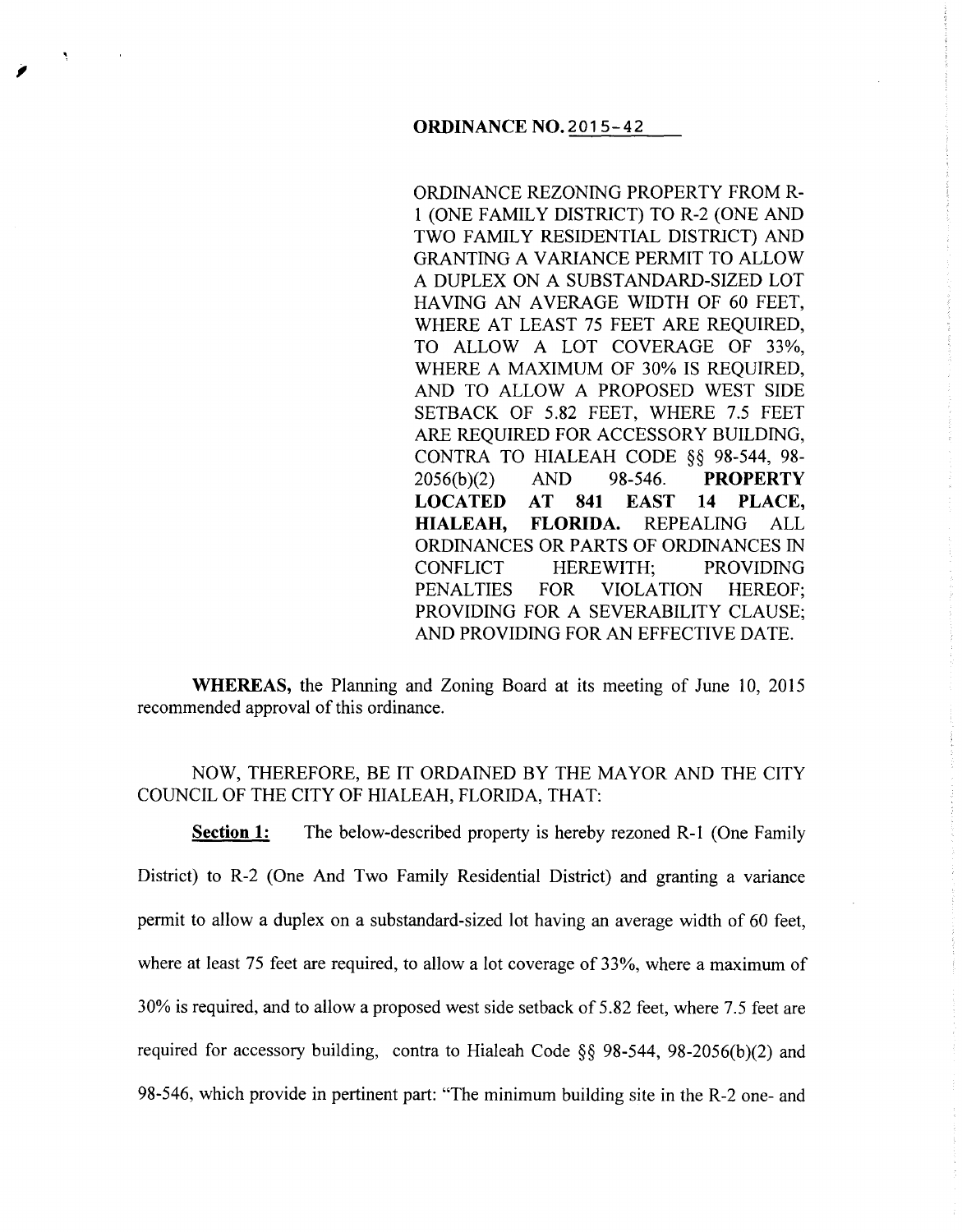two-family residential district shall be one lot or parcel of land containing at least 7,500 square feet of area for each one-family or two-family residence. Such parcels or lots shall have an average width of at least 75 feet and shall also have a minimum average depth of 100 feet.", "A maximum of 30 percent of the net residential land area shall be covered with or occupied by the principal residential structure", and "In the R-2 one- and twofamily residential district, there shall be side yards, the width of each to be not less than ten percent of the average width of the lot, but in no case shall each such side yard be less than  $7\frac{1}{2}$  feet in width.", respectively. Property located at 841 East 14 Place, Hialeah, Miami-Dade County, Florida and legally described as follows:

> LOT 22, IN BLOCK 11, OF SECTION TWO, SUN-TAN VILLAGE, ACCORDING TO THE PLAT THEREOF, AS RECORDED IN PLAT BOOK 50, AT PAGE 6, OF THE PUBLIC RECORDS OF DADE COUNTY, FLORIDA.

## **Section 2: Repeal of Ordinances in Conflict.**

All ordinances or parts of ordinances in conflict herewith are hereby repealed to the extent of such conflict.

**Section 3:** Penalties. Every person violating any provision of the Code or any ordinance, rule or regulation adopted or issued in pursuance thereof shall be assessed a civil penalty not to exceed \$500.00 within the discretion of the court or administrative tribunal having jurisdiction. Each act of violation and each day upon which any such violation shall occur shall constitute a separate offense. In addition to the penalty prescribed above, the city may pursue other remedies such as abatement of nuisance, injunctive relief, administrative adjudication and revocation of licenses or permits.